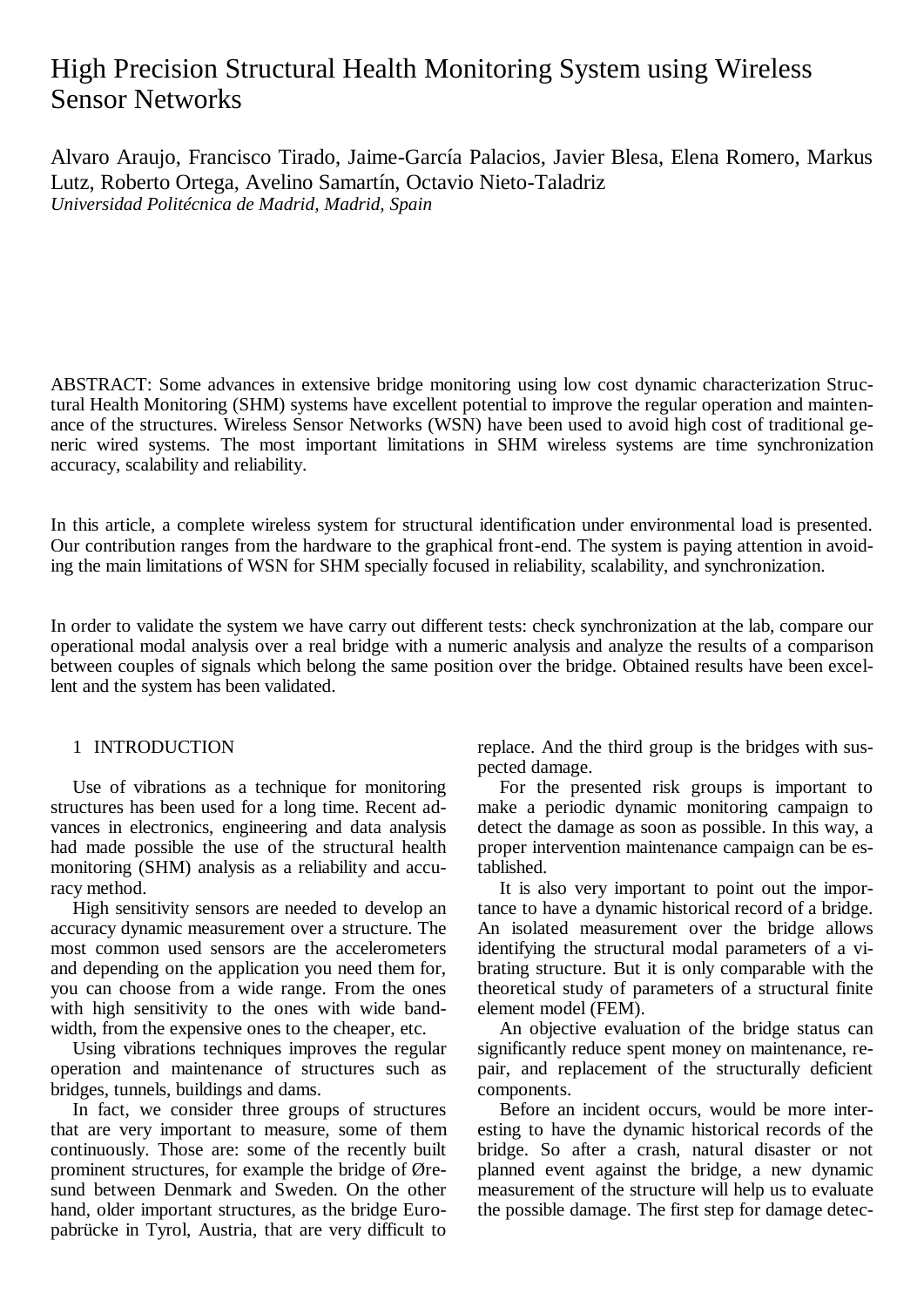tion is modal identification and reconstruction of mode shapes.

The historical records of the bridge are also important to calibrate the parameters of structural FEM with the theoretically undamaged state of the bridge. That calibration is relevant because it is usual for the constructed bridges may be different from theoretically projected ones. If the same FEM model is modified to fit the second monitoring campaign the changed FEM parameters can be used to trace the structural bridge evolution. As much historical records the structure have less uncertainty levels of some variables will influence the modal parameters (Peeters & De Roeck 2001).

The best approximation to the theoretical FEM parameters is to make the first monitoring at the reception stage to get the 'birth DNA' of the structure without any kind of erosion or damage.

During the last decades the most common monitoring systems are compound of a large number of sensors. Each one is wired to a central data acquisition system. That makes the initial cost very high and also very difficult installation and maintenance for the complicated mesh of cables that is implicit in the system.

Mixing the both exposed ideas it is easy to understand that one of the objectives for SHM is to significantly reduce the money spent on maintenance. But the use of expensive wired systems and the cost in time to deploy them makes that the cost for maintenance in civil infrastructures will rise till the estimated \$8.2 trillion in 2010 in United States. According to the study in (Straser et al 1998), up to 25% of the total system cost and 75% of the installation time can be attributed exclusively to the installation of system cables.

For that reason, wireless sensor networks (WSN) are becoming more and more important in this field. In (Lynch 2006), Lynch point out that the combination of smart sensor with wireless communication capability reduce the installation effort and add the capability to extent and help to create a dense array of sensors.

Some of the advantages that WNs offers are that no cables are required for data transfer, which is one of the reasons that reduce the cost of the global system setup and maintenance. Also data processing can be distributed across the network nodes and that makes the system more fault-tolerant.

On the other hand, WNs have also some limitations to be considered. For example timesynchronization accuracy, packet loss, battery life and communication bandwidth are, between others, some of the relevant topics a research have to face.

That is why our goal is the design of a WSN for SHM that solved the problems of reliability, scalability and synchronization. A complete wireless system for structural identification under environmental load is presented in this paper. It had been developed paying special attention on reliability, scalability and synchronization to avoid the main limitations.

To summarize this introduction is essential to understand that the main goals of SHM systems are damage detection, damage localization, damage quantification, and assessment of the remaining lifetime of the structure. For that reason is desirable an economic affordable and easy to deploy system with high accuracy.

The rest of this paper is structured as follows. Section [2](#page-1-0) will talk about related work in the SHM field. Section [3](#page-2-0) will make a global view of the developed wireless system. Section [4](#page-5-0) describes the achievement of a measurement and the experimental results are showed in Section [5.](#page-6-0) And the end of the paper, in Section [0,](#page-7-0) the conclusions are given.

## <span id="page-1-0"></span>2 RELATED WORK

First of all, it is presented the most common tasks and components that are needed for an actual wired monitoring system used for structural identification under operational loads.

Usually a previous finite element model is made to decide the best suitable monitoring locations for the sensors. That task is important because it is normal to have a limited number of available channels in the acquisition system (AC). Placing the sensors in the right positions let the system get better and more structure modes.

Then, over the bridge, the positions of the sensors are marked. The accelerometers are situated and calibrated in their respective positions. The cables are deployed to interconnect each accelerometer with its correspondent channel at the acquisition systems. It is important to take into account that limitations of traffic flow should be restricted to a minimum. The complete measurement is performed, moving the sensor over the bridge to register all the positions that are needed for the reconstructions of the modes. Finally a post processing is carried out to get the identification of the frequencies and modes of the structure. Usually a final report is welcome.

As it was introduced, the WSNs reduce the time and cost to carry the wired test over a bridge. But in the next lines are showed some of the important limitations of the, until now, existing wireless systems dedicated for SHM, especially those relating to synchronization and accuracy in the collected data (Ceriotti et al 2009); (Severino et al 2010).

In the field of SHM, synchronization is a key issue in WNs because a small synchronization error between devices means that is not possible obtains the proper mode shapes. That means that collected data will not be useful for the identification and not comparable with the theoretical calculations. For a correct working minimum synchronization error between two nodes in WNs would be no more than 120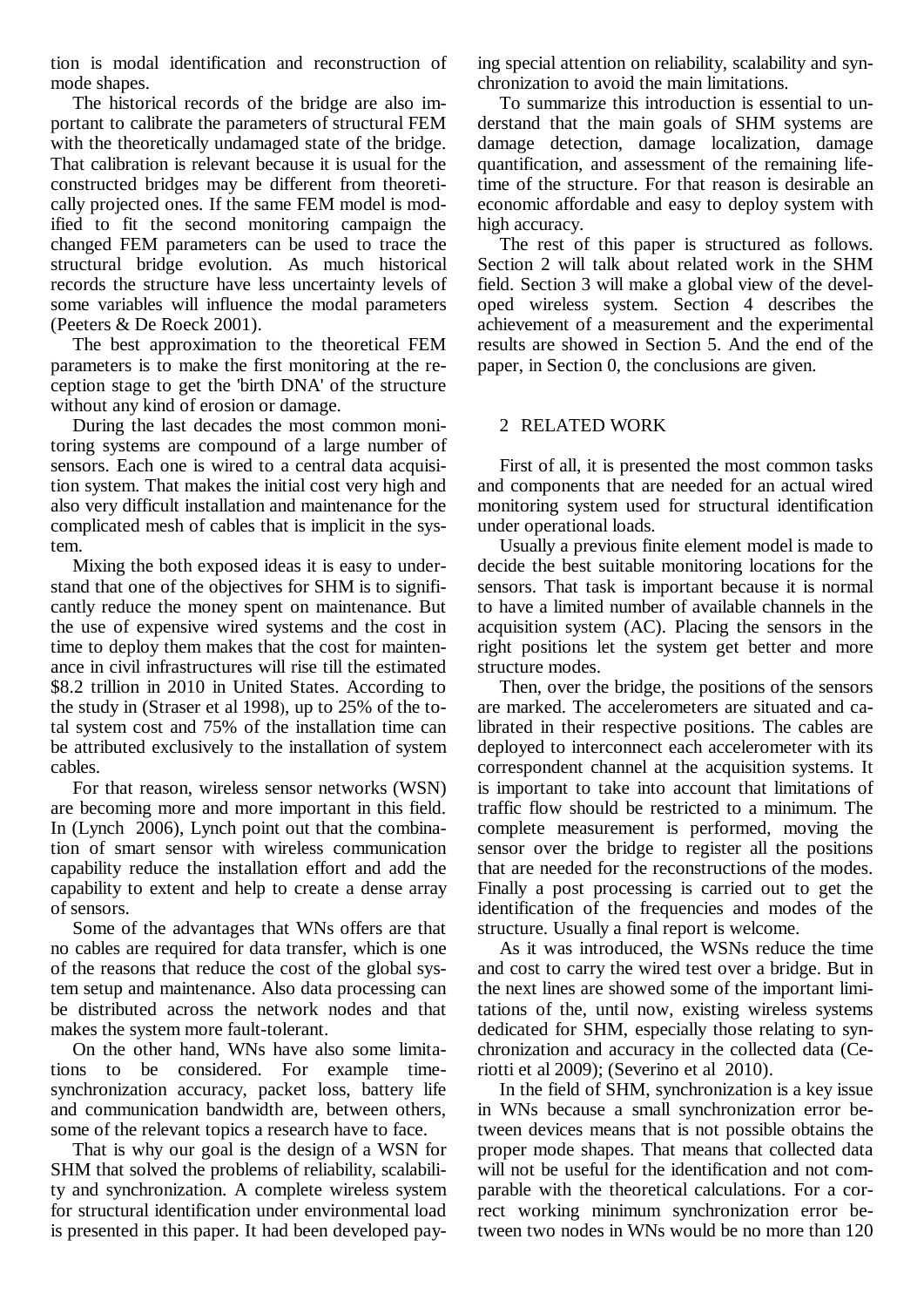µs. (Bocca et al 2011); (Krishnamurthy et al 2008). Moreover, one of the most widespread methods used to obtain mode shapes of structures is based on frequency-domain decomposition. Using that method a



slight delay in the Figure 1. Block diagram of the Wireless Node

output response has a strong impact on the mode shapes, particularly for high-order modes (Krishnamurthy et al 2008). Deep studies have been made in this synchronization area showing the effects synchronization-error provokes on SHM applications (Nagayama et al 2007).

Several solutions have been developed for different research groups trying to solve that problem. The first and trivial ideas that come to our minds have to be discarded, some of them for their high error (NTP protocol) and others for their high cost (GPS receivers).

A more spread solutions that were not good enough for our purposes are, between others, RBS (Nagayama et al 2007), FTSP (Maróti et al 2004) or TPSN (Ganeriwal et al 2003). Those systems have a synchronization error between 10  $\mu$ s and 1 ms, but the most accurate also have an unacceptable accumulative error.

The most used technology to carry out the synchronization in WNs is ZigBee radio protocol for its high performance and low power consumption. On the other hand ZigBee has at least two important limitations. Its small bandwidth that is not adequate for transmission of a great amount of data and its stack layer where some of those layers are not accessible for the developer.

In addition to this lack in synchronization, WNs have to face another big problem, the accuracy in the collected data. Some of the mentioned systems have loss of samples during the data writing process into memory (Bocca et al 2011); (Lynch 2006). Another common limitation in the nodes of a WN is the insufficiency space which marks the limit in the measurement duration (Bocca et al 2011); (Severino et al 2010). It is also significant to point out that any of the WNs used in SHM are 24 bit precision (Aygün & Gungor 2011).

Without those both fundamental features, accuracy in synchronization and accuracy in data collection, the use of WNs are not feasible for SHM.

To solve these limitations a completed wireless measurement system has been developed for SHM. Its maximum synchronization error is far below 120 µs, the number of nodes is not limited, the space for collected data is not limited in the nodes and it uses a very high acquisition modules. That means that with this novel system reliability is no longer an issue.

# <span id="page-2-0"></span>3 SYSTEM DESCRIPTION

# 3.1 *General Overview*

The developed system overcomes the drawbacks of existing systems in order to get a complete high precision SHM system with WSNs.

It can be split in two components: server and clients. Server could be a personal computer or a laptop and the clients are the nodes or boxes that contain the accelerometers.

Server is responsible for network configuration, synchronization pulse transmission, measurement parameters transmission and data reception. A laptop or a personal computer with a few additional hardware devices is enough to make the server functions.

Clients are capable of understand the measurement instructions thanks to a special software. Nodes also contain the data acquisition card, the wireless card and the high precision accelerometers for measurement. For the actual prototype is possible to connect from one to four sensors to the same node.

The wireless acquisition nodes and the entire system have been designed with the goal of fulfill the needs of SHM. The system assures the same results of wired systems with the advantages of wireless ones.

The different modules that form the complete wireless system are: power module, manager module, wireless communication module, synchronization module, control module and acquisition module. In **¡Error! No se encuentra el origen de la referencia.**Figure 1 it is showed the different blocks of a node: power, wireless communication, synchronization, control, and acquisition modules. On the other side of the system, the server is compound for manager, wireless communication and synchronization modules.

# 3.2 *Power Module*

Typical wired systems get the power module from an external power supply which is used to supply the data acquisition system. The sensor's supply could be transmitted by data or auxiliary wires. On the other hand for wireless systems, each node has its own batteries and the remaining life-time is monitored.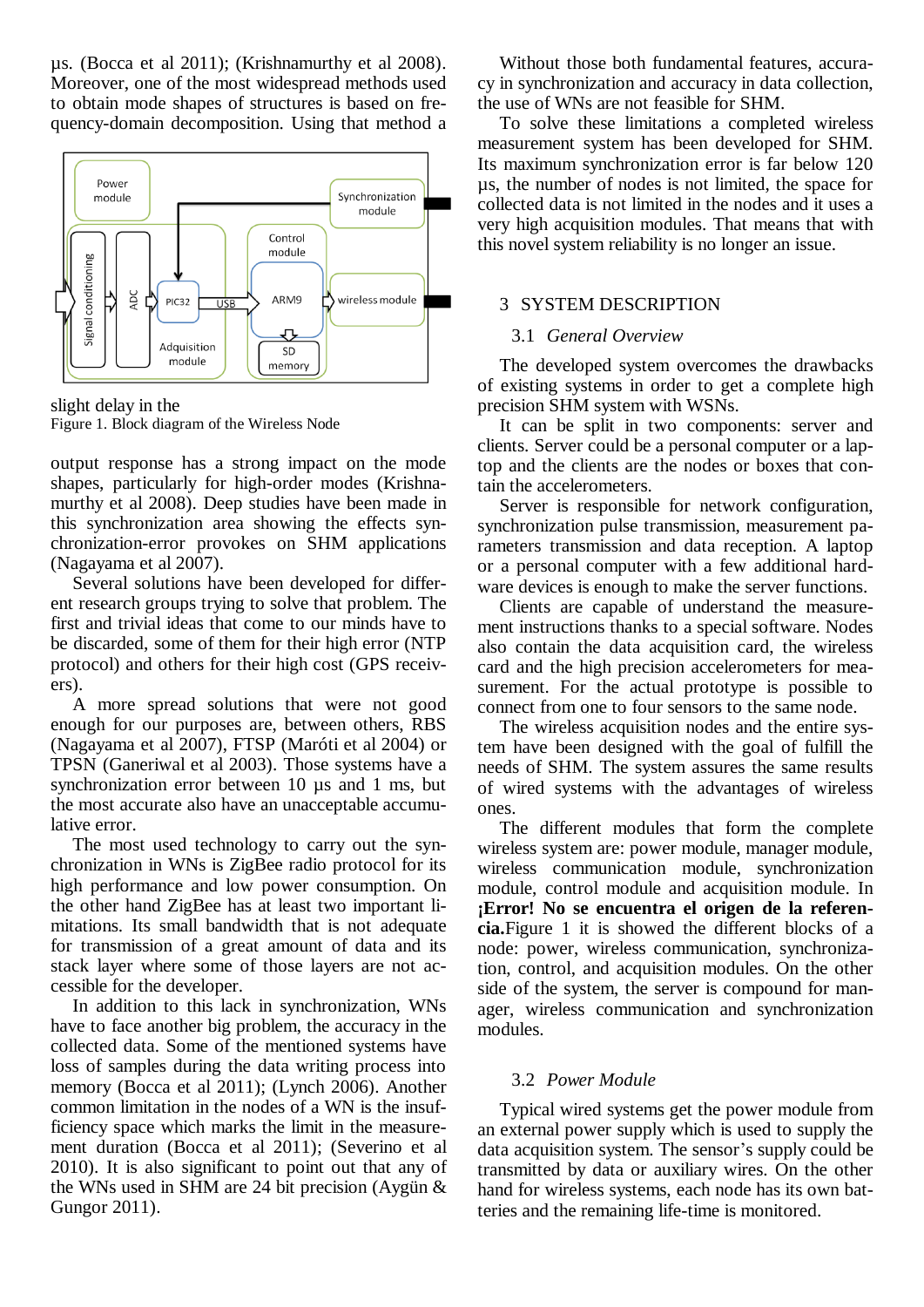

Figure 2. Graphical User Interface

In our case, power module of each wireless node is supplied by lead batteries. Those batteries supply a maximum voltage of 26 V and the system works properly until the supply is fewer than 20 V. One of the functions of this module is to adapt that power to different levels to supply all the modules in the box. A combination of two 12-V lead batteries connected in serial is used, with a 7-Ah capacity and weighing 2.8 kg each. That combination produces a 5.6 kg total and 24-V 7-Ah pack which makes a full working time of each node around 15 h. After that time would be necessary to recharge the battery pack. As is normal, the bigger and heaver these batteries are, the more duration nodes have.

One of the parts of this module is the piezoelectric ICP supply used in structural health measures. That means a module that gives a fixed and controlled 2 mA current to each accelerometer over the same line that sends the data.

Other characteristic of this module is the combination of two switches to control the on-off state of the system. One of them is software controlled and the other is hardware controlled.

## 3.3 *Manager Module*

It is one of the parts of the server and it is the responsible for the creation of all the connections in the system. Between other operations, manager module establishes the wireless communication between nodes and server; sends parameters and synchronization pulses; receives logs and data files; and generates processed files. To make all these operations a friendly graphical user interface (GUI) has been developed.

The front-end and the background applications that manager module uses, have been developed over Linux, ANSI C, python and Qt languages.

Graphical Interface is available to control three different functionalities: sets the parameters of a measurement setup, controls and setups the reception

of data and generates output data following user preferences.

The most complex and important function of this module is the control of setups. When GUI is opened, several TCP/IP sockets are created. A new connection is created when nodes want to establish a stable communication with the server. Server gives a unique and fixed address to each node and throw it is possible to control the setup and monitor the traces sent by the system.

Figure 2 shows an example of the GUI working during a test. It is possible to identify three tabs corresponding to the different functions of the GUI. In the setup tab there is a text space where is possible to read the information that the system and nodes report, and also a column where is showed the connection state of the nodes.

From the reception tab it is possible to choose which channels from each node the user wants to receive. As the data is stored in a SD inside the nodes, it is possible to receive under demand the data even after the test has finished. When a measurement has finished a log file is sent to the server from each node. It is a small file that contains all the information about a measure such as number of samples measured for each channel, size of files, time-stamp of the synchronization pulses, folder where the data is, etc. The reasons for sending the log file instead the full acquired data are dynamism, reliability and scalability.

The communication to send the configuration parameters and to receive the captured data is through a secure shell, SSH, connection to prevent unwanted listeners.

Finally, in the last tab we can manage the received data. The nodes send the captured data in binary files to save space, and here is where it is converted to ASCII files.

## 3.4 *Wireless Communication Module*

With a wireless system some of the problems of the wired systems are solved such as some cost, time in deployment, etc.

The system presented in these pages uses Wi-Fi, also known as 802.11 protocol, for communication between server and nodes. This protocol does not need a licensed spectrum band because it makes use of an Industrial, Scientific and Medical band. This way data packets and synchronization are clearly differenced. First ones use Wi-Fi and second ones use ZigBee, each one managed with an independent module.

Server has a wireless board capable to create WNs in infrastructure mode. On the other hand each node has its own wireless board to establish the communication with the server over a secure connection.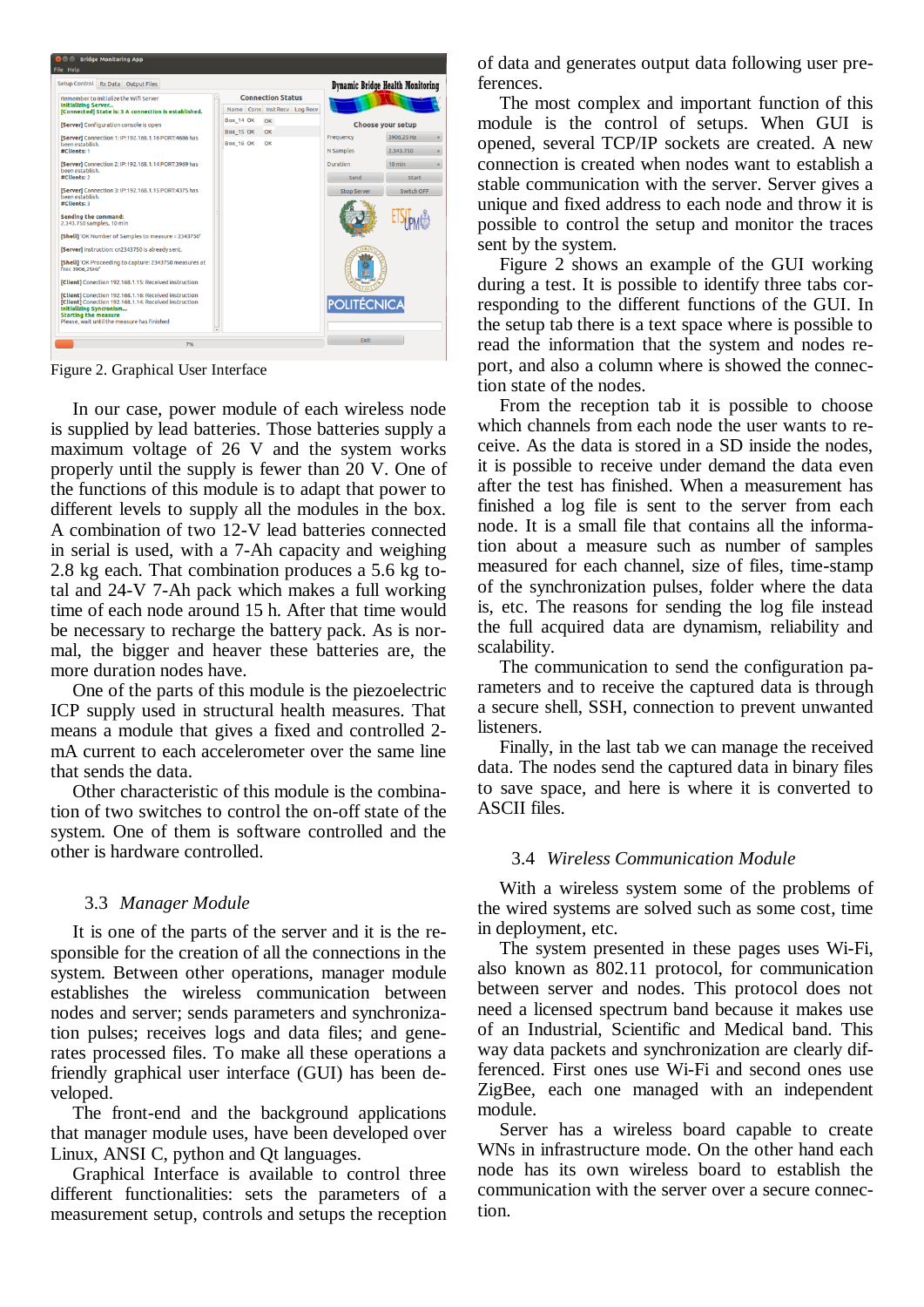At this point the server works as an access point (AP) where any device with a Wi-Fi interface has the opportunity to connect. To establish that connection it is needed a WEP or WPA key to assure the security and protection of communications and capture data. With those encryption protocols the communications carried out during measurements is guarantee. With that structure of the network, it is possible to add as many nodes as measurement require, and every node is automatically assigned an IP address. This feature provides a scalable architecture to the system. Once nodes are connected, instructions with different parameters are sent and received through a secure communication using Secure Shell (SSH). That is important to manage the critical data and to grant that the received data has not been corrupted in the transmission. For that reason wireless and remote security issues have been taken into account during the development of the system.

## 3.5 *Synchronization Module*

As it was commented in the previous section the maximum synchronization error between two separated nodes has to be below 120 µs. If that limit is exceeded the modal results will be affected.

As an independent wireless module from the communication one, the synchronization module is based on the IEEE 802.15.4 protocol standard. There is a master device in the server which sends a synchronization pulse to all slave devices inside the nodes. This technology has a feature which detects energy in the 2.4-Ghz band and acts upon detection. As it was commented previously one of the problems of this protocol is the stack layer overhead. Call functions from physical layer to application layer can randomly delay the pulse detection making the synchronization process unstable. For that reason lower layers have been implemented to make a direct call from physical layer to application layer, avoiding all the intermediate stack layers.

Slave module generates an interruption at the exact moment that the energy is detected in its operation band. That interruption is rapidly attended in the PIC32 microcontroller internally assembled in each node. The time reference number of sample couples are stored in that moment with a 32-bit resolution timer reference. Those 32-bit timers allow the system to detect differences in the signal under  $10^{-9}$  seconds. As the energy pulse cross directly from the physical layer to the application layers, is much faster and not require any additional processing.

Server can transmit synchronization pulses to the nodes at any time in order to set sync marks that will be used in the post process. All those additional timestamps help to correct small deviations between internal oscillator-based hardware clocks in a long measurement series.

With statically positioned nodes, structures of hundreds of meters can be measured. But if a sync pulse is sent before placing nodes over the bridge the structure could be thousands of meters. That is possible because more sync marks can be requested during the measurement process. After that a simple post processing algorithm with decimation and interpolation operations increase the accuracy.

The activation of all ADCs in nodes is also synchronized with an energy pulse. That reduces to minimum the clock error between nodes. The numbers obtained in laboratory test show that the difference between pulses received in separated nodes is about 80 ns. To correct the small deviations in the signals due to the frequency clock of the nodes which have an error of 25 ppm, the continuous sync pulses are used.

These couples' sample timer number are sent in a log file to the server were they are analyzed. As the sync marks are sent from the server, an exact time between marks is known. It is also known that two data files of different nodes should have the same number of samples between time-marks. Post processing in the server can be applied if a little jitter is detected.

To sum, the synchronization module provides a great time reference with less than 125 ns difference between nodes. The extra sync pulses received are used to fix derivations in the frequency clocks. That combination provides a reliable test.

# 3.6 *Control Module*

From this module the rest of modules are managed. It is based on an ARM9 microcontroller running a Linux kernel 2.6 operating system. The main board contains the microcontroller and also the communication interfaces and external storage on an SD card. A 2-Gb SD card is attached to each node to store measurements. With that is possible to store a 500 min of data. External storage solves the reliability problems of wireless systems because operators control when the captured data is deleted and it can be extracted at any time. Other communication interfaces integrated in the main board are: two USB ports and serial interface for debugging. A wireless USB adapter is connected to the board. And the other USB port is used to receive the data from the PIC32 microcontroller.

## 3.7 *Acquisition Module*

This is a critical component of all current measurement systems. Piezoelectric accelerometers are the most widely spread sensors in the SHM area when a high resolution if required. Some of those accelerometers could reach the resolution of 0.000001 g, which implies that their signal should be acquired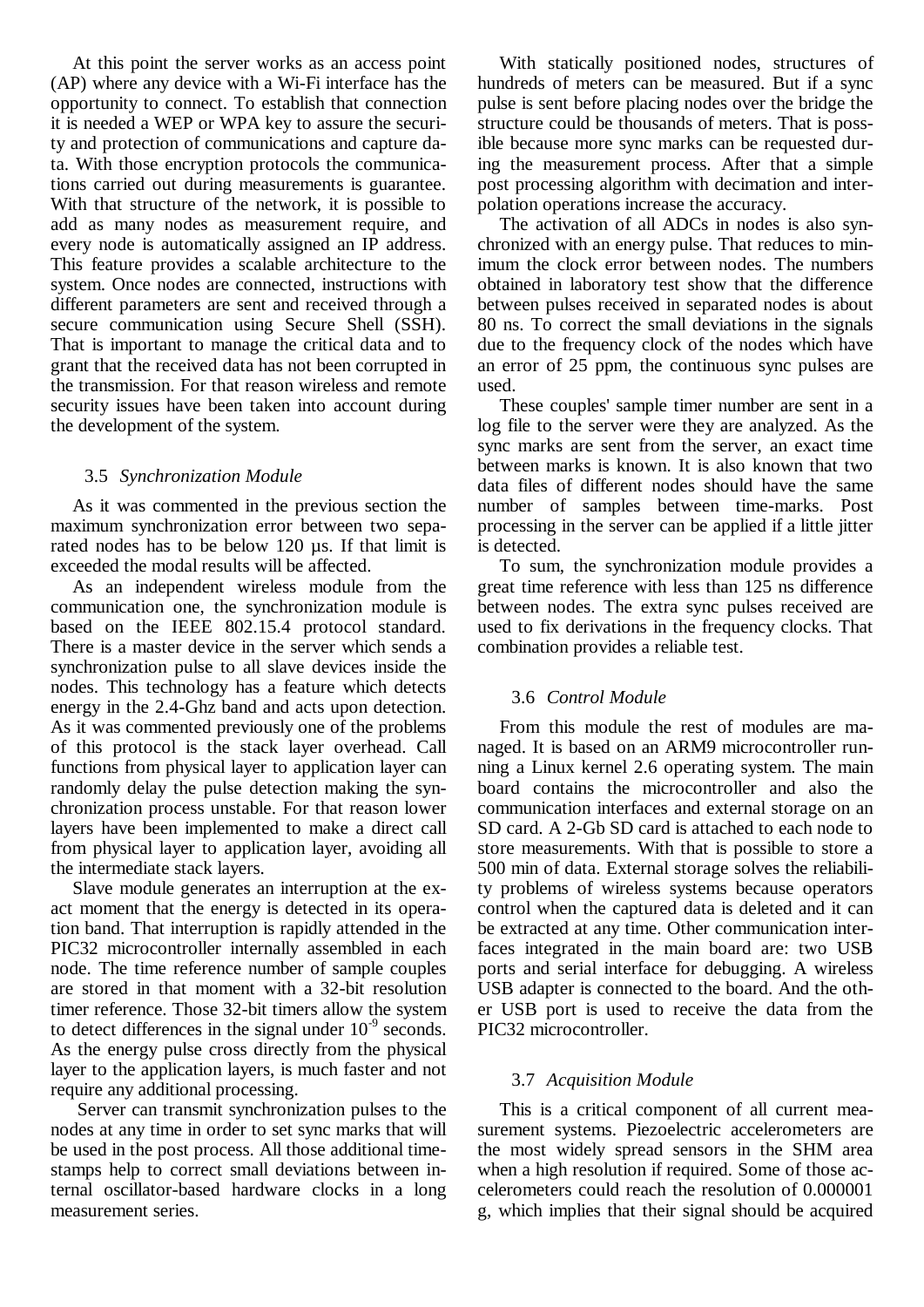with high-resolution analog-to-digital converters (ADCs).

Wireless nodes are equipped with two low-noise ADCs with a sample rate between 1 and 192 kHz and a 24-bit resolution. Each ADC is formed with two differential inputs that provide up to four channels in each node. Also, additional characteristics are embedded in the ADC such as linear-phase, digital control of the sample rate, high-pass filters, antialiasing filters, etc.

An additional circuit adapts the signal generated from the ICP accelerometers, filters the noise and supplies the power needed for the ADCs.

The frequency used to sample data for our purposes is 3906.25 Hz. That frequency is more widely that the system needs for SHM applications. The reason of that oversampling allows making some post processed operations as digital filtering. For identification modes in bridges the typical frequencies are over 1-100Hz.

Finally the digitalized information goes through the USB interface, as a serial gateway of communication between PIC32 and ARM9.

#### <span id="page-5-0"></span>4 HIGH PRECISION MEASUREMENTS

In this section a measurement process is followed to understand the importance of high precision in this kind of systems.

One of the advantages of the design of this wireless system is the possibility to measure multiple structures on the same day. In most cases the estimated time to place accelerometers, make the measurement, the identification and pick up back the equipment would be around 2 hours.

Traffic cannot be closed off for a great number of structures during the test using this movable dynamic monitoring system for structural identification under operational (environmental) loads. That is another advantage of wireless systems and individual nodes over a wired system.

The novel wireless system uses high resolution sensors with the characteristics showed in Table 1.

Table 1. Characteristics of a high resolution accelerometer \_\_\_\_\_\_\_\_\_\_\_\_\_\_\_\_\_\_\_\_\_\_\_\_\_\_\_\_\_\_\_\_\_\_\_\_\_\_\_\_\_\_\_\_\_\_

| Performance                 | Value            |
|-----------------------------|------------------|
| Sensitivity                 | 10.0 V/g         |
| <b>Measurement Range</b>    | $0.5g$ pk        |
| <b>Frequency Range</b>      | 0.1 to 200 Hz    |
| <b>Broadband Resolution</b> | $0.000001$ g rms |

The sensitivity is the relation between the accelerations (g) register by the sensor and the output signal (volts) that are given for them. For ICP sensors the output signal is bounded between  $\pm$ 5V.

Measurement range is the upper and lower limits of what the accelerometer can measure. A smaller measurement range means a more sensitive output; it is possible to get a more precise reading out of an accelerometer with a low measurement range.

That means that the maximum absolute values of acceleration that can be registered in our system are  $\pm 0.5$ g, giving an output signal of  $\pm 5$ V.

The frequency range is the range where the accelerometer works in a proper way with a stable behavior.

And the broadband resolution is the smallest acceleration value that is distinguishable for the sensor.

Interpreting in the right way those values we are able to calculate the minimum bits needed to store

$$
10(V/g)x0,000001(g) = 0.00001(V) = 10(\mu V)
$$

the captured data without losing resolution in any of the measurement steps.

$$
\log_2(\frac{10}{10^{-5}}) = 19.93 bits
$$

To get the resolution of the sensor in volts it is needed to multiply the sensitivity by the broadband resolution as follows:

To get a lower step than  $10 \mu V$  are needed:

And that is the reason why a minimum of 20 bits are needed to capture and store the accelerations without losing resolution.

Each of the developed nodes contain four 24-bit resolution ADC to support even better accelerometers if is needed.

To start a measurement, after all the nodes are placed in the right positions over the structure, the parameters should be sent from the server to the nodes. By choosing number of samples to measure or duration of the measure, the other parameter is automatically obtained because the sample frequency is set to 3906.25 Hz. If the nodes are properly connected, submitting the parameters in the GUI, the instructions are broadcast by Wi-Fi to each node. A feedback of the communication state is showed in the GUI.

When the instruction is received for the nodes enter in a waiting state pending the synchronization pulse to start the measure. The measurement process has priority over any other process in the system to guarantee no loss of samples in the measurement process.

An initial sync pulse should be sent from the GUI to initialize the measurement. Then the energy pulse is broadband over the 802.15.4 radio protocol starting the collection of data in the nodes with the parameters previously establishes.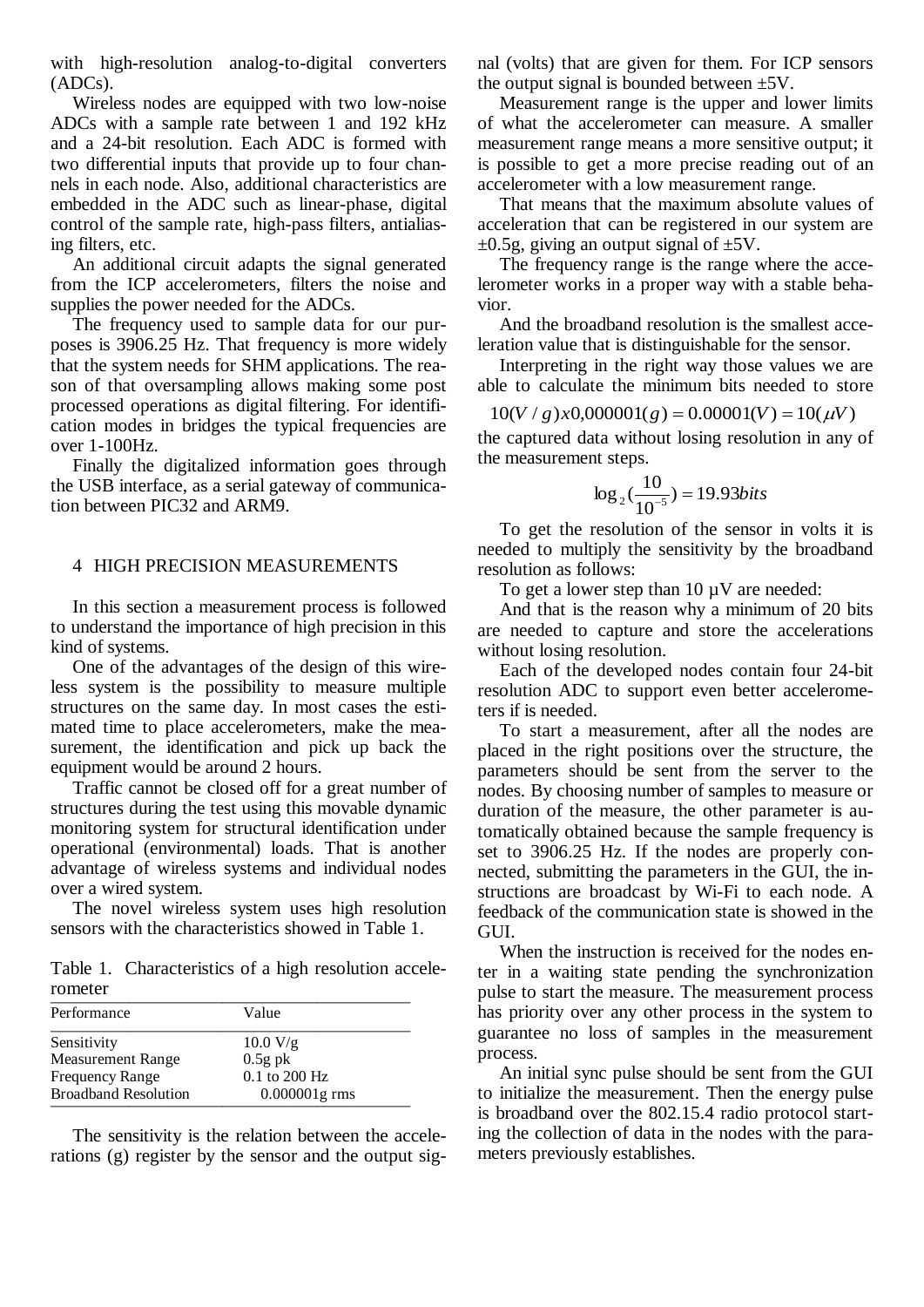We want to highlight again that two different protocols are used: Wi-Fi for communication instructions and transmission/reception of data and IEEE



802.15.4 for synchronization.

Figure 3. Synchronization error detail between two different nodes.



Figure 4. Stabilization Diagram obtained via MACEC software

A progress bar in the GUI shows the remaining time to finish and in which moments the time-marks are sent so the operator has a visual evolution of the measurement.

During the measurement and collecting data process each node stores the four-binary parallel channel data on an SD memory card. Then when that process has finished a log file is sent to the server with a summary of the captured data: name of the stored files, path, size and couples time-marks sample.

Data stored from this or previous measurements that are stored on the SD card can be retrieved now. Also, a new measurement can be started from the server.

The speed of the wireless communication over SSH connection may vary, but on average, is at a rate of 1.3 MB/s.

Once the binary files are received for the server, it is possible to decode or work with them at the same time that other measurement is performed. That is because while the nodes are busy capturing data, the server is free of process.

With the decoded high precision captured data it is possible to obtain the stabilization diagram of the structure. That diagram is a key tool in modal analysis (Heylen et al1997) and a method for automated interpretation of stabilization diagrams is used (Reynders et al 2011). It has been observed that in many modal identification problems the physical modes of the structure show up as vertical lines in that diagram, while other, for example the spurious modes, do not. Using the MACEC software for modal testing the frequencies and modes of a structure as a bridge are obtained and the results are valid to calibrate the theoretical FEM models.

## <span id="page-6-0"></span>5 EXPERIMENTAL RESULTS

In the previous sections a novel wireless system for Structural Health Monitoring has been presented and four groups of experimental test have been carried out to validate it.

Laboratory tests are achieved to check the synchronization module. After that a laboratory beam is measured and the full system is evaluated. The third step is to carry out an operational modal analysis (OMA) on a real structure. Finally, the signals corresponding to two different accelerometers, placed on the structure at the same time and position but in different nodes, are compared.

## 5.1 *Laboratory Tests. Synchronization.*

To achieve a high precision measurement in wireless systems synchronization is a key issue in the system. The two synchronization problems that researches have to face are temporal jitter and spatial jitter.

The first one is generated for clock deviations caused by event handling, uneven clock ticks, or other hardware biases. To solve that problem a specific processor without operating system is used. A test program haven been run over several months to confirm a stable data rate and to see the very low crystal oscillator deviations are under 25 ppm.

The time-synchronization errors between different wireless nodes are known as spatial jitter. These differences between different nodes have significant effects on the identified mode shapes. It is easy to see how important is to reduce this error to minimum thinking in a row of three nodes, where when the center node is going up, the other two should go down to see one of the modes.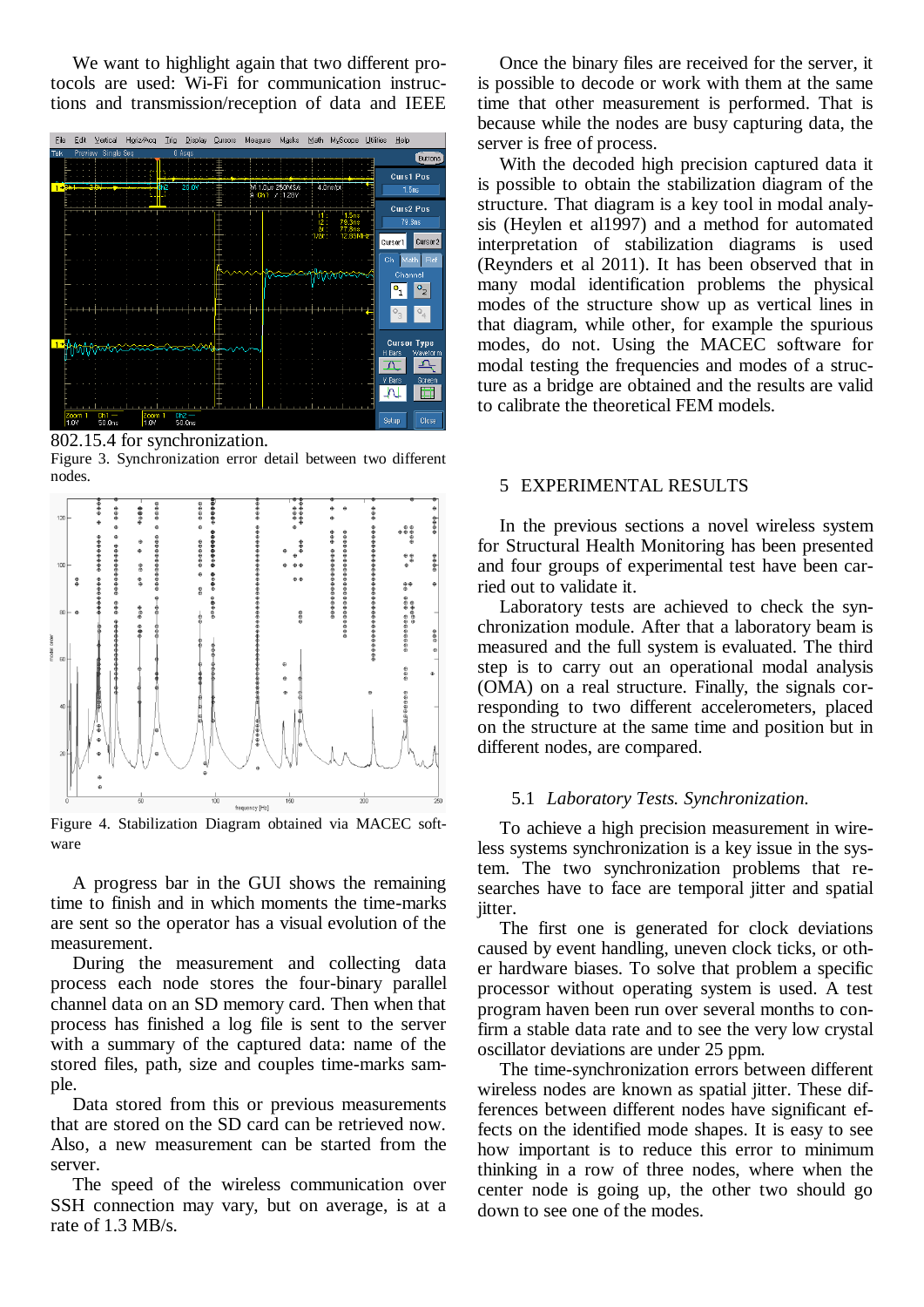Figure 3 shows a screenshot taken with the oscilloscope where two nodes are connected to two different channels. Red and blue signals show when the interruptions in the closest and furthest nodes are generated. An average spatial jitter of 80 ns and a typical deviation of 10 ns have been measured. In the worst case the obtained time separation was 125 ns.

#### 5.2 *Laboratory Test. Beam OMA.*

A laboratory IPE330 beam, 4 meters long and 200 kg weigh has been measure with 4 sensors and 16 measurement points.

The sensors are placed in four different positions making a global test of four setups. Capturing data during 1 min in each setup, and using MACEC, the stabilization diagram showed in Figure 4 is obtained. These results are compared with the theoretical FEM analysis showing the high quality of the captured data.



Figure 5.Modal shape of a bridge

#### 5.3 *Real Test. Bridge OMA.*

A real bridge for high speed trains is measure to make a complete validation of the wireless system. Figure 5 shows the 207 meters bridge, compound of 6 vain and box section situated in the north of Spain.

The carry out test establish 300 measurement points using 28 accelerometers, where 8 of them are reference ones and have fixed positions and the other 20 are movable.

For the measure15 setups of 10 min are needed using 7 nodes with 4 channels each.

The obtained operational modal results are compared against a FEM of the structure and a commercial wired system. The FEM modal parameters are very accurate and the comparison with the wireless system can certify the proper functioning of it.

The measurements have been carried out with the bridge completely finished but before installing the train rails. That means the only excitation of the bridge is wind.

Due to the difficulty of calibrating a FEM with the existing structure and by not considering some small elements such as the side barriers, some differences

are found between the identified frequencies and the theoretical ones.

## 5.4 *Wavelet-Based Semblance Analysis*

An additional test has been put into practice to contribute with more information of the complete wireless system developed to the characterization.

In figure 9 there are some of the results of a wavelet-based semblance analysis applied to couples of signals placed in the same position but connected to different nodes. It can be seen the time series superposition between roving and reference sensor for each couple of signals.

The colored map returns the semblance value for a set time instant at a certain frequency value. Red color indicates a perfect phase correlation and blue color indicates the contrary, a phase shift equal to  $\pm \pi$ .

#### <span id="page-7-0"></span>6 CONCLUSIONS

This work makes three main contributions to SHM systems. The first one is to fulfill the requirements needed to obtain high quality data to be used for current and future operational modal analysis. With this purpose, a wireless acquisition system with high-frequency sampling together with a very reliable time synchronization accuracy and low jitter, not provided by previous works, has been developed. Spatial jitter has been reduced to 125 ns, far below the 120 µs required for high-precision acquisition systems. The second contribution is a system designed with the ability to scale to a large number of nodes. This way, a dense sensor coverage grid of real world structures becomes possible. Finally, this network has been tested in a real world structure solving a myriad of problems encountered in a real deployment in difficult conditions.

#### 7 REFERENCES

- Aygün, B. & Gungor, V.C., 2011. Wireless sensor networks for structure health monitoring: recent advances and future research directions. *Sensor Review*, 31(3), pp.261-276.
- Bocca, M. et al., 2011. A Synchronized Wireless Sensor Network for Experimental Modal Analysis in Structural Health Monitoring. *ComputerAided Civil and Infrastructure Engineering*, 00(7), p.no-no.
- Ceriotti, M. et al., 2009. Monitoring heritage buildings with wireless sensor networks: The Torre Aquila deployment. *Online*, pp.277–288.
- Ganeriwal, S., Kumar, R. & Srivastava, M.B., 2003. Timingsync protocol for sensor networks. *Proceedings of the first international conference on Embedded networked sensor systems SenSys 03*, pp.138-149.
- Heylen W., Lammens S., & Sas P. 1997. Modal analysis theory and testing. Department of Mechanical Engineering, Katholieke Universiteit Leuven, Leuven, Belgium.